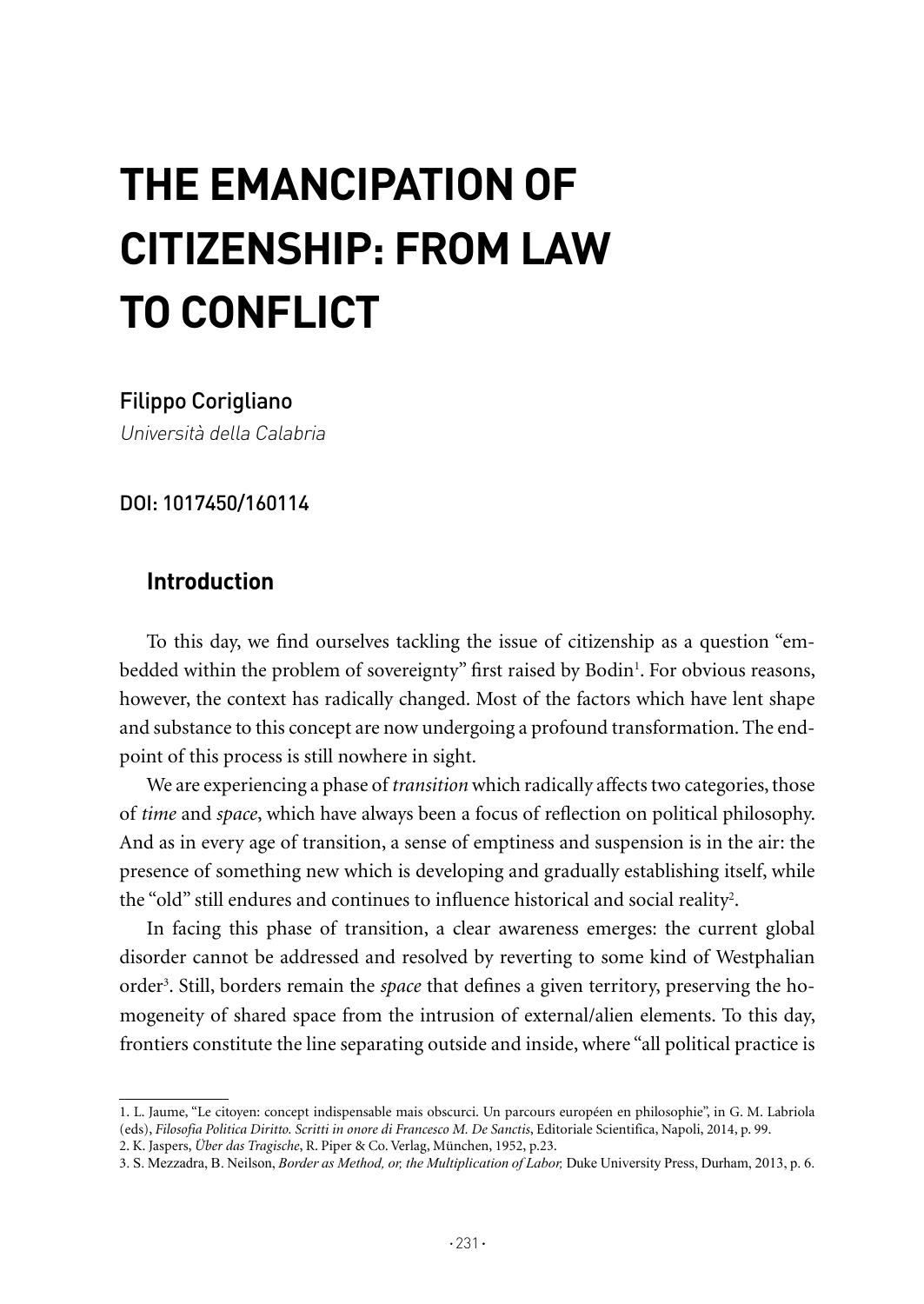*territorialized*"4 , and where acceptance and rejection follow well-defined rules and patterns. Indeed, processes of exclusion or inclusion are never completely impersonal, but rather represent the outcome of (political) choices and mechanisms that take account of a whole range of "relationships of force exercised by institutions and power apparatuses over individual and collective subjects"<sup>5</sup>.

Balibar highlights the cornerstone of the rule of exclusion: "to put it in clear terms, we would say that *it is always citizens*, 'knowing' and 'imagining' themselves as such, *who exclude from citizenship* and who, thus, 'produce' *non-citizens in such a way as to make it is possible for them to represent their own citizenship to themselves as a 'common' belonging*"6 . Even if one were to envisage citizenship as merely a "method" of inclusion/ exclusion, the question of the choice of the criteria of access to the community would nonetheless remain a salient political issue, revolving around the definition of the status of citizenship –and what this entails in terms of subjecthood– through the *consensus* of the members of society or state sovereignty<sup>7</sup>.

Setting out from these premises, an attempt will be made to examine the way in which political philosophy addresses the double challenge of the "now" and "when" posed by citizenship<sup>8</sup>. The *now* has to do with the relativity of time, with the contingency of everyday life, which is always subject to specific "rules" of its own, which are never the same; the *where* concerns the spatial dimension, the physical place in which every existence is at least provisionally –and often precariously– rooted.

### **The time of history, the space of the nation**

Only a few years before the French Revolution, in 1784, Kant envisaged a philosophy of history directed towards progress, towards the accomplishment of the moral ideal of mankind9 . The revolution opened up a new perspective on the future and a new progressive idea of historical time became entrenched in the collective consciousness.

What also emerged was a key concept: that of *nation*. This came to be defined starting from some primary elements with which communities identify –namely, a shared

<sup>4.</sup> E. Balibar, *Citizenship*, Polity Press, Cambridge, 2015, p. 68.

<sup>5.</sup> Ibid., p. 75.

<sup>6.</sup> Ibid., p. 76.

<sup>7.</sup> P. Mindus, *Cittadini e no. Forme e funzioni dell'inclusione e dell'esclusione*, Firenze University Press, 2014, p. 273.

<sup>8.</sup> S. Veca, *Cittadinanza. Riflessioni filosofiche sull'idea di emancipazione*, Feltrinelli, Milano, 2008, p. 54.

<sup>9.</sup>I. Kant, *Idee zu einer allgemeinen Geschichte in weltbürgerlicher Absicht*, Berlín, 1784.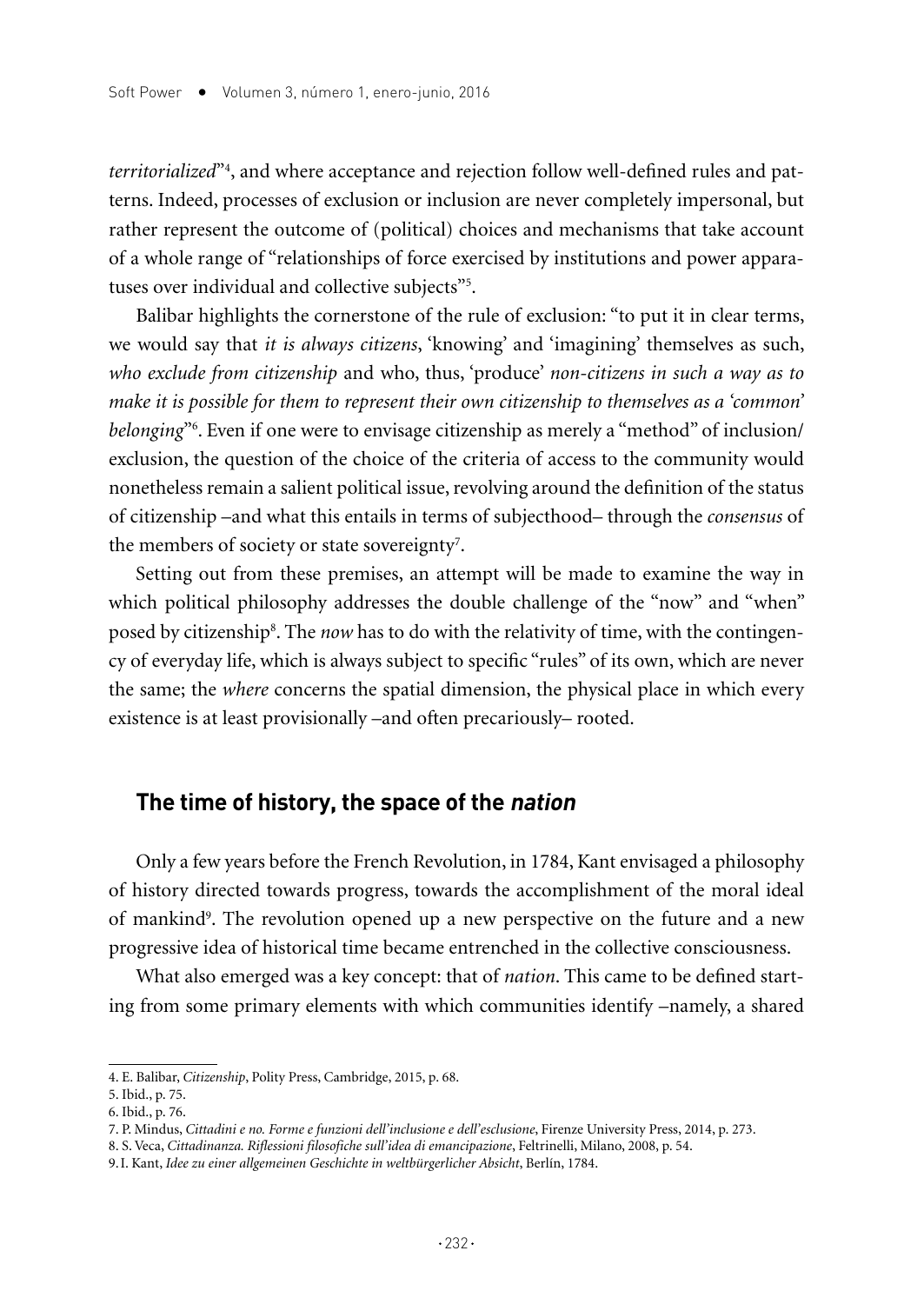memory, language and blood–. But what ultimately contributed to establishing the concept of nation was its historical definition: "a nation, in the European sense of the term, is first of all a place, which is to say a territory with well-defined frontiers"10.

Nationality became the distinguishing feature that separates the *us* from outsiders in a radical and conceptually definitive way. The figure of the *foreigner* thus took shape and came to be defined on the basis of the legal boundaries of the nation, which exclude that which lacks similar traits. This is arguably the most paradoxical outcome of the French Revolution: the principles of universal citizenship are only confirmed and applied through territorially defined, positive law<sup>11</sup>.

The nation becomes "statalised" to fulfil its historical role. The more it acquires state capacities, the more powerful it becomes<sup>12</sup>. Citizenship is one of the means by which the nation exercises its state capacities. And it does so by broadening or restricting the criteria of access and membership to the group. Citizenship is the state capacity *par excellence*. It is the means of selection and definition of the body politic.

The legacy of the French Revolution consists in a notion of citizenship revolving around the core principle of national identity. The unity of the nation acquires a normative value and ensures conditions of equality among citizens<sup>13</sup>. These conditions of equality can only be achieved within the space of the nation, delimited by its frontiers: the universalistic perspective finds new legitimacy within national boundaries –citizenship "is *hard on the outside* and *soft on the inside*"14.

In the present context, globalism is having a marked impact on the structural elements of nationhood. Time and space go hand in hand, as do their transformations. Laura Bazzicalupo notes: "the present time is not one of progress towards the better, but rather a time marked by *contingency*"15. What is becoming uncertain and contingent even more than time is the space of global life. Frontiers are vulnerable, crossable and

<sup>10.</sup>J. M. Guéhenno, *La fin de la démocratie*, Flammarion, Paris, 1993, p. 19.

<sup>11.</sup>According to Norberto Bobbio, rights are developed through "a dialectical movement which starts with the abstract universality of natural rights, passes through the concrete particularity of positive national rights, and ends with the no longer abstract but concrete universality of positive universal rights." N. Bobbio, *L'età dei diritti*, Einaudi, Torino, 1990, p. 24. For a discussion of the notion of rights in their historical context, see A. H. Puleo, "Los derechos humanos, un legado de la modernidad", in F. Quesada (ed.), *Ciudad y ciudadanía. Senderos contemporáneos de la filosofía política*, Trotta, Madrid, 2008, p. 197.

<sup>12.</sup>M. Foucault, *Il faut défendre la société: course au Collège de France, 1976-1977*, Gallimard/Seuil, Paris, 1997, pp. 200-201; on this point, see too M. R. Somers, *Genealogies of Citizenship. Markets, Statelessness, and the Right to Have Rights*, Cambridge University Press, Cambridge, 2008, pp. 122-132.

<sup>13.</sup> L. Bosniak. *The Citizen and the Alien. Dilemmas of Contemporary Membership*, Princeton University Press, Princeton-Oxford, 2006, p. 97.

<sup>14.</sup>Ibid., p. 99.

<sup>15.</sup> L. Bazzicalupo, *Politica. Rappresentazioni e tecniche di governo*, Carocci, Roma, 2013, p. 86.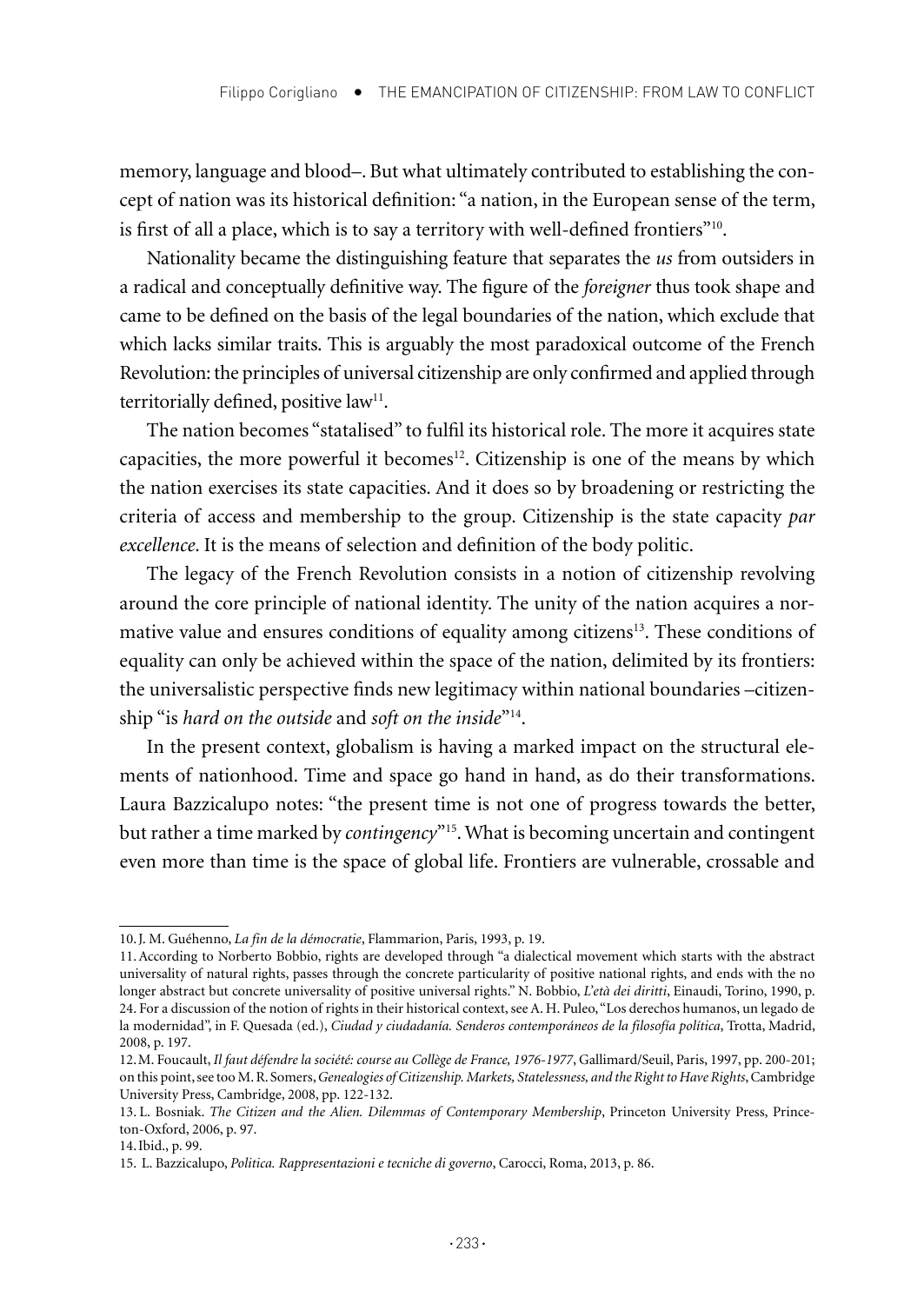constantly redefined<sup>16</sup>; they are turning into the point where the uncertainty of globalism undermines the spatio-temporal dimension of the nation-state.

The dynamics of globalisation are contributing to the erosion of borders and increasing the fluidity of mobility processes. Migrations are once again at the centre stage. Border areas are becoming home to the ill-defined figure of the *migrant*, which tends to metamorphose into that of the "frontier citizen"17, ready to inhabit a space, which has in turn become uncertain and indeterminate.

#### **The governing of security**

Borders have acquired a regulatory function: they are places of admission and exclusions; the places where citizenship originates as a status and where this status is first governed<sup>18</sup>. The most recent migratory phenomena have consistently concerned the borders of Europe, turning them into unstable spaces, into a setting for both human tragedies and claim-making. Aside from representing the privileged venue for encountering the other, the "foreigner", these borders raise a series of key political questions, "because they entail the distinction between citizens and aliens, as well as the crucial decision whom to admit into the national territory"19.

What appears particularly significant from this perspective is the analytical element of *governmentality* developed by Michel Foucault. This refers to a specific way of exercising power, which encompasses three aspects: the institutions enabling the exercise of this power; the consequent preeminence of "government" power over all other powers; and the establishment of a more or less extensive and specialised range of know-hows and apparatuses which find a crucial technical resource in "safety devices"20. The distinguishing features of an apparatus of security essentially consist in "a constellation of moral norms, beliefs, police administrative deeds and measures, architectural spaces, and regulations and practices serving biopolitical goals"<sup>21</sup>. The lives of migrants are the object to which power strategies are applied and by means of which power is held together. They constitute a foreign body with respect to a space

<sup>16.</sup> See A. Tucci, "Crossing the Borders of Governance", in *Soft Power: Revista euro-americana de teoría e historia de la política*, 2, 2014, pp. 59-72.

<sup>17.</sup> L. Bazzicalupo, *Politica. Rappresentazioni e tecniche di governo*, p. 73.

<sup>18.</sup>L. Bosniak, *The Citizen and the Alien*, p. 126.

<sup>19.</sup> S. Mezzadra, B. Neilson, *Border as Method,* pp. 179-180.

<sup>20.</sup> M. Foucault, *Sécurité, territoire, population: course au Collège de France (1977-1978),* Gallimard, Paris, 2004, p. 111.

<sup>21.</sup> L. Bazzicalupo, *Politica. Rappresentazioni e tecniche di governo*, p. 193.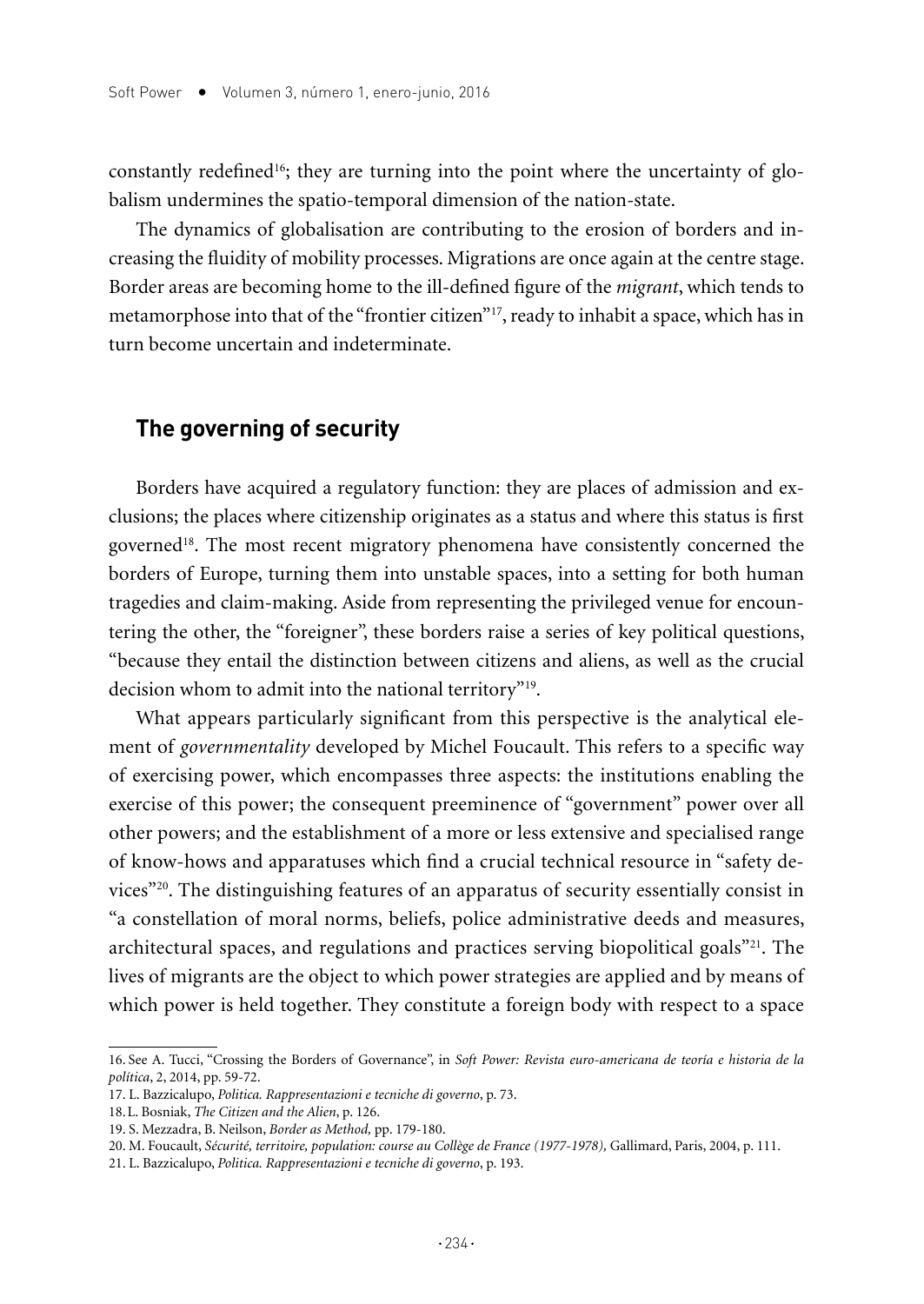whose borders have already been traced<sup>22</sup>, and are now being called into question by a new pervasive presence.

On the one hand, migrants are perceived as bodies that enter into the power relation and resist from within increasing the power, which they resist<sup>23</sup>; on the other, they appear as elements in an antagonistic dimension of politics. They become the "central protagonists in the drama of composing the space, time, and materiality of the social itself"24.

#### **Conflicting ethics and unexpected guests**

In his *Perpetual Peace*, Kant expounds upon the concept of cosmopolitical rights, founded on the right of visit belonging to every human being. The key factor here is the notion of *hospitality*: every individual has the right "not to be treated as an enemy when he arrives in the land of another<sup>"25</sup>. This perspective leads to a series of considerations.

The first consideration concerns the nature of hospitality. It is directed towards the foreigner, the "other", who expresses his difference through his unexpected, unforeseen and chance presence. This presence carries uncertain consequences. If the *other* is not integrated according to the rule of inclusion, if he does not become "one of us", he runs the risk of existing as a foreigner and hence, of being identified as an *enemy*26. What emerges here is a process whereby, on the one hand, an apparatus is developed to remove the foreigner by labelling him an enemy and driving him beyond the frontier; and, on the other, a levelling tendency whose explicit aim is to erase foreignness and all its distinguishing features. Integration within the citizen body limits differences or even tends to erase them completely. Exclusion, by contrast, preserves the identification of the foreigner as the enemy and eventually leads to his expulsion.

The second consideration concerns the risk level –which is always high– in the relation between guest and host. The diversity embodied by the foreigner may translate into hostility, distrust, a desire to distance oneself, and hence, conflict. The possibility of

<sup>22.</sup> On this point, see G. Marramao, "Dal paradigma della sovranità al discorso della *civitas*", in M. Failla, G. Marramao (eds.), *Civitas augescens. Includere e comparare nell'Europa di oggi*, Leo S. Olschki Editore, Firenze, 2014, pp. V-XI; see too G. P. Cella, *Tracciare confini. Realtà e metafore della distinzione*, il Mulino, Bologna, 2006.

<sup>23.</sup> L. Bazzicalupo, *Politica. Rappresentazioni e tecniche di governo*, p. 193.

<sup>24.</sup> S. Mezzadra – B. Neilson, *Border as Method*, p. 159.

<sup>25.</sup> I. Kant, Zum ewigen Frieden. Ein philosophischer Entwurf. Ein Philosophischer Entwurf (1795), Philipp Reclam, Stuttgart, 1973, pp. 35-36.

<sup>26.</sup> B. Giacomini, "Inclusione e ospitalità: due grammatiche a confronto", in M. Failla, G. Marramao (eds.), *Civitas augescens*, p. 69.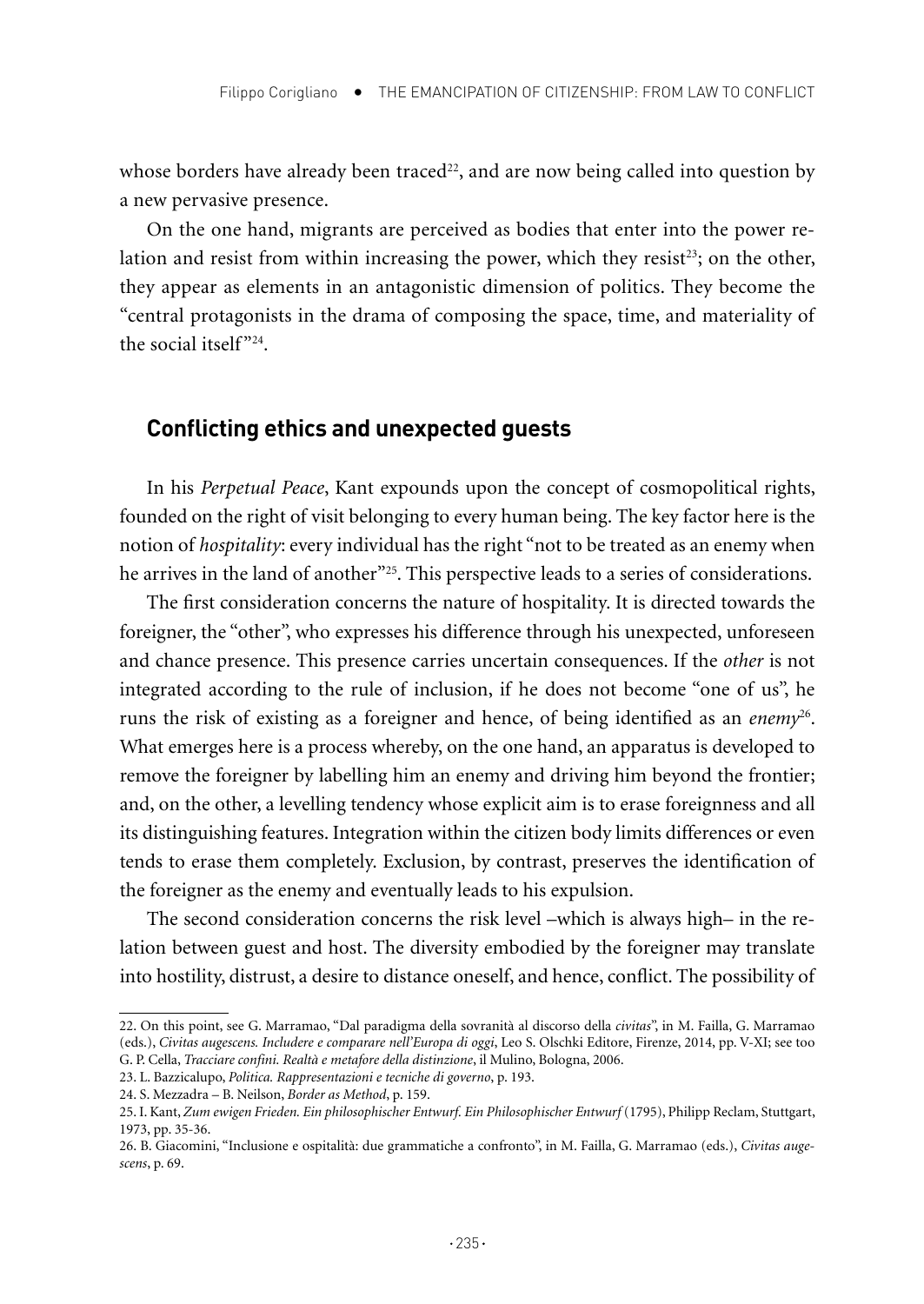this occurring can in no way be foreseen. What risks compromising the relation of hospitality even further is precisely the impossibility of providing any certain answers with regard to the behaviour and attitude of the foreigner who is being hosted, and hence the possible risks faced by the host community.

This is the classic dilemma faced by King Pelasgus in Aeschylus' *Suppliants*, a tragedy far removed in time yet still dramatically relevant<sup>27</sup>. Pelasgus, a Greek king, must answer the asylum request made by the Danaids, "barbarian" women who wish to dwell in the land of Argos and become citizens. The reason for this is that they have fled Egypt in order to avoid having to marry their own cousins, who lay claim to them. The Danaids approach the king with twigs that symbolise their status as "suppliants" sacred to the gods. Hospitality cannot be denied to them without contravening the will of Zeus, which is repeatedly referred to in the tragedy.

With his heart flooded by "a multitude of ills", the king voices his worry at the prospect of such great responsibility. He addresses the suppliants with the following words: "without harm I do not know how to help you. And yet again, it is not well advised to slight these supplications. I am perplexed, and fear possesses my soul whether to act, or not to act and take what fortune sends" 28.

Pelasgus ultimately decides to leave things up to the community: "in common let the people strive to work out the cure"<sup>29</sup>. The people's verdict, as expressed by the citizen assembly, is in favour of granting the suppliants hospitality. The women are welcomed into the community, even though there remains the risk of war. The *demos* has ruled in favour of acceptance, obeying a principle that was not laid out by any written law, but which rather violated the rules which help "distinguish and separate those coming from outside from those who are within"30. Addressing the Egyptian herald who lays claim to the women, the king makes his pronouncement official: "Not on tablets is this inscribed, nor has it been sealed in folds of books: you hear the truth from free-spoken lips"31.

The free will and determination of the people –citizens– opens the door to hospitality and to the welcoming of refugees fleeing from violence. In this case, the pronouncement was a positive one. But does people –gathered in an assembly or, as in modern times, voicing its opinion through representatives– always display such wisdom? What

<sup>27.</sup> On the enduring relevance of this Greek tragedy, see A. Jellamo, "La tragedia Attica come fonte giuridica", in R. Siebert, S. Floriani (eds.), *Andare oltre. La rappresentazione del reale fra letterature e scienze sociali*, Pellegrini Editore, Cosenza, 2013, pp. 41-59.

<sup>28.</sup> Aeschylus, *Suppliants*, pp. 375-380.

<sup>29.</sup> Ibid., pp. 365-371.

<sup>30.</sup> B. Giacomini, "Inclusione e ospitalità: due grammatiche a confronto", p. 70.

<sup>31</sup>*. Aeschylus, Suppliants*, pp. 945-950.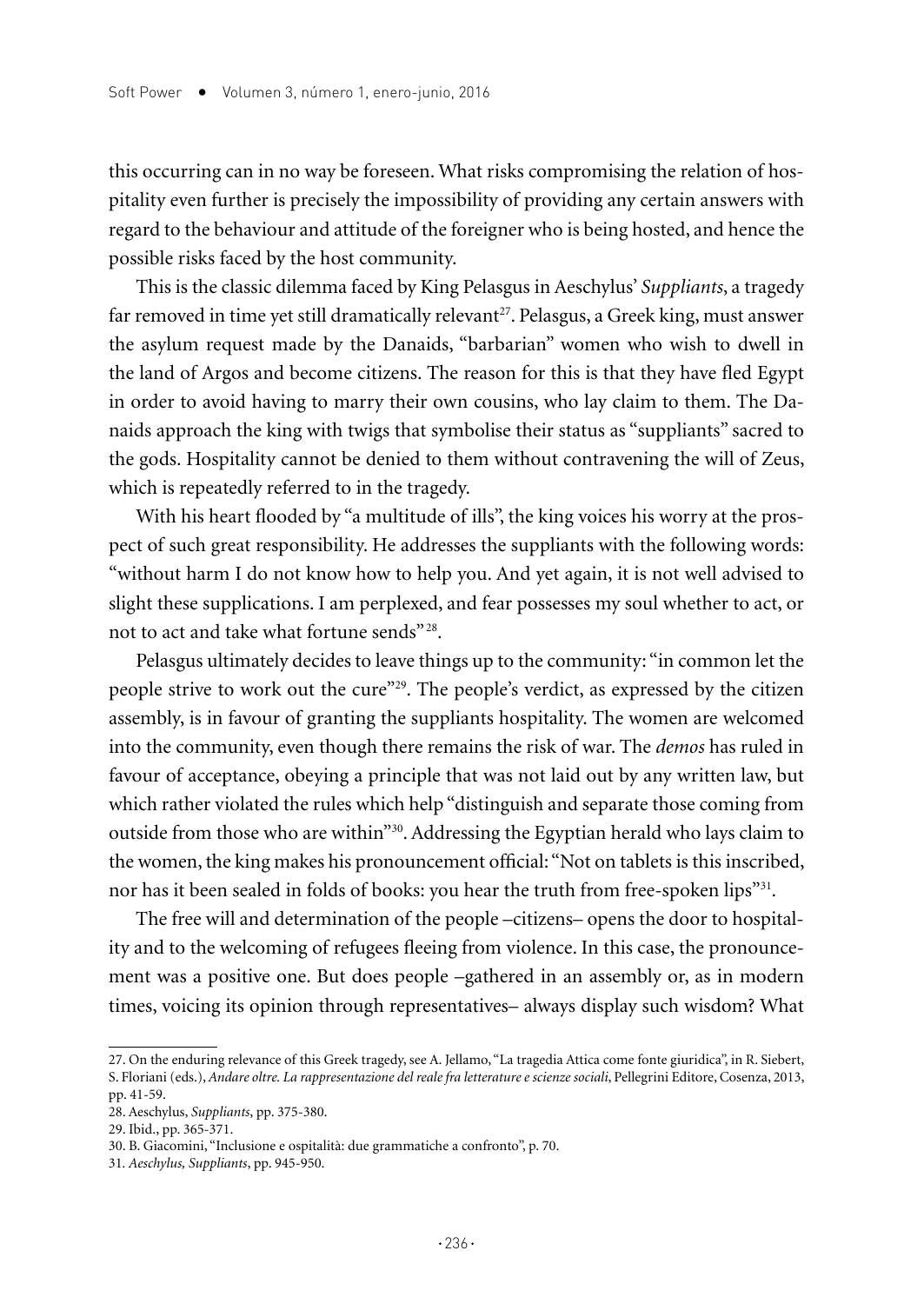would the European "demos" say today with regard to the incessant influx of refugees seeking asylum and protection from violence?

## **The democratic universal as a productive paradox**

Without wishing to recall the most recent news events, it is worth stressing an important and all too frequently overlooked aspect of the nature of democracy<sup>32</sup>. Democracy carries with it the utopian trait of transparency, while at the same time always keeping the field of conflict and tension open. As Giacomo Marramao writes, "democracy enjoys neither a temperate climate nor enduring, uniform light"; rather, it presents itself as a paradoxical community, *a community of those without a community*, ready to welcome even "unexpected guests"<sup>33</sup>.

Democracy establishes itself through the coexistence of particular identities, operating within an universal dimension. None of these identities can have a hegemonic character, less still become permanently dominant. The universal, Ernesto Laclau writes: "has no necessary body and no necessary content; different groups, instead, compete between themselves to temporarily give their particularisms a function of universal representation"34.

The premises of democracy rest on what is essentially a paradox: on the one hand, democracy presents itself "as something belonging to everyone, something universal"; on the other, it produces claims on the part of those who remain excluded from the *us35.*  However, it is important to note that this dichotomy "enables the rise of the heterogeneous"36, making democracy itself possible.

The claims advanced by those who are excluded from –or do not belong to– the demos ultimately amount to a mobilisation for non-particularistic causes and find expression through the invoking of a universal principle which, as Koskenniemi recalls, raises the following question: what is it that we lack?

<sup>32.</sup> On this point, see L. Bazzicalupo, "Introduzione. La doppia crisi della democrazia", in Ead. (ed.), *Crisi della democrazia*, Mimesis, Milano-Udine, 2014, pp. 17-29; more generally see S. Petrucciani, *Democrazia*, Einaudi, Torino, 2014.

<sup>33.</sup> G. Marramao, "La democrazia, la comunità e i paradossi dell'universalismo", in G. Marramao, *Dopo il Leviatano. Individuo e comunità*, Bollati Boringhieri, Torino, 2013, p. 81.

<sup>34.</sup> E. Laclau, "Universalism, Particularism and the Question of Identity", in E. Laclau, *Emancipation(s)*, Verso, London-New York, 1996, p. 35; see too the discussion of the same topic in M. Koskenniemi, *The Gentle Civilizer of Nations. The Rise and Fall of International Law 1870-1960*, Cambridge University Press, Cambridge, 2001, esp. ch. 6.

<sup>35.</sup> L. Bazzicalupo, "Introduzione. La doppia crisi della democrazia", p. 21.

<sup>36.</sup> J. Riba, *Republicanismo sin república. Filosofía, política y democracia*, Ediciones Bella Terra S. A., Barcelona, 2014, p. 103.